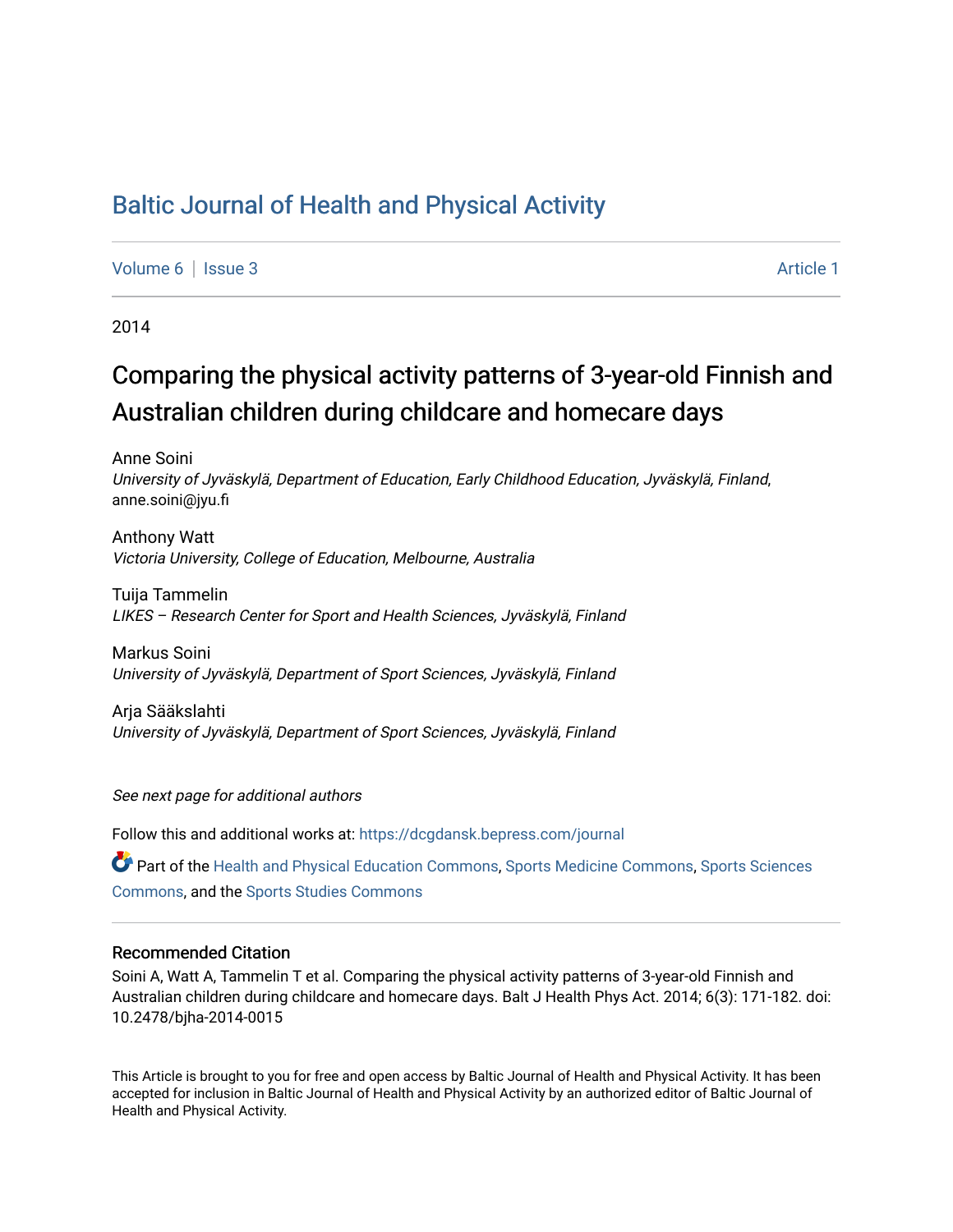# Comparing the physical activity patterns of 3-year-old Finnish and Australian children during childcare and homecare days

# Authors

Anne Soini, Anthony Watt, Tuija Tammelin, Markus Soini, Arja Sääkslahti, and Marita Poskiparta

This article is available in Baltic Journal of Health and Physical Activity: [https://dcgdansk.bepress.com/journal/vol6/](https://dcgdansk.bepress.com/journal/vol6/iss3/1) [iss3/1](https://dcgdansk.bepress.com/journal/vol6/iss3/1)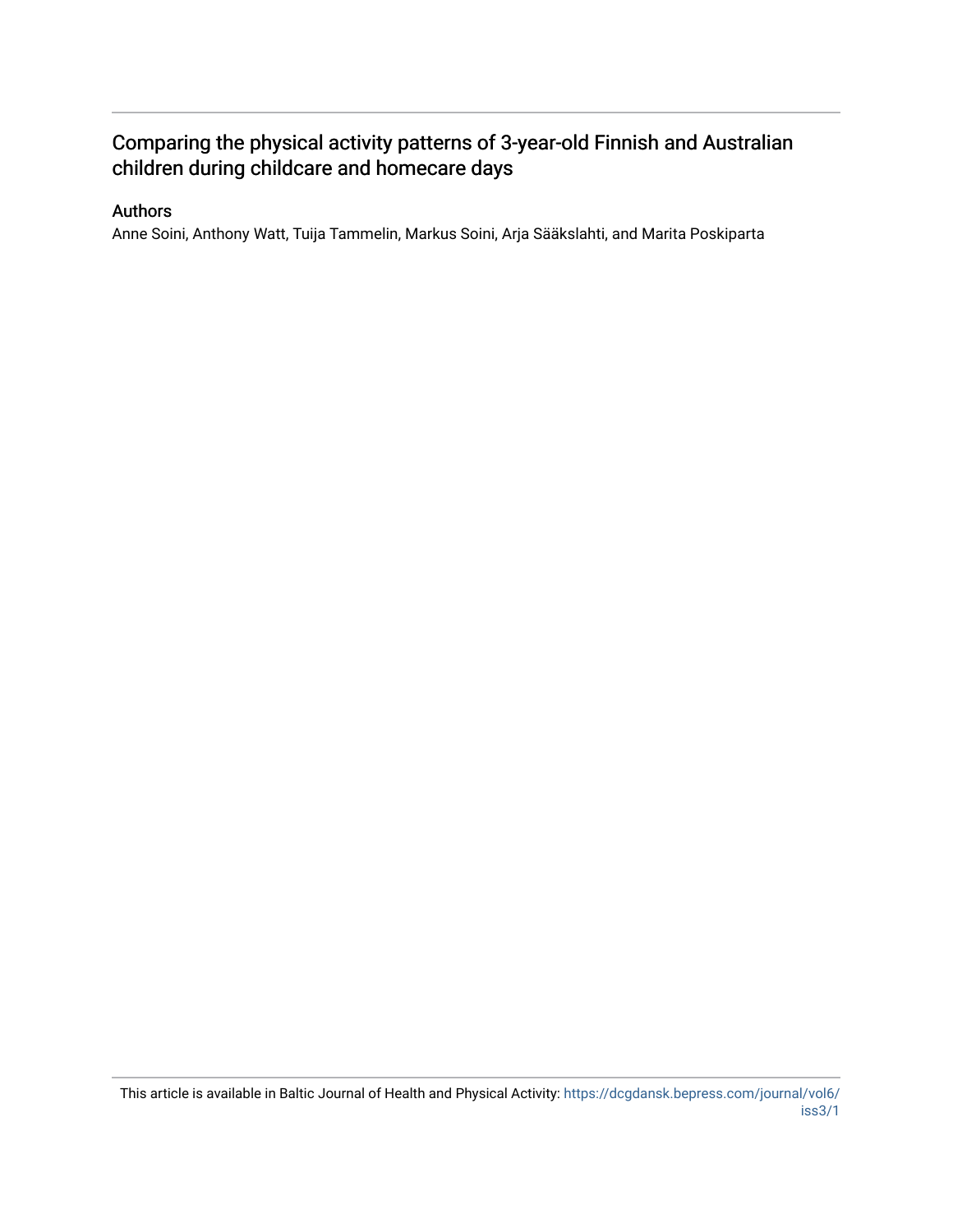

DOI: 10.2478/bjha-2014-0015

| Comparing the physical activity patterns of       |
|---------------------------------------------------|
| 3-year-old Finnish and Australian children during |
| childcare and homecare days                       |

**Authors' Contribution:**  A – Study Design B – Data Collection C – Statistical Analysis D – Data Interpretation E – Manuscript Preparation F – Literature Search G – Funds Collection Anne Soini <sup>1 ABCDEF</sup>, Anthony Watt<sup>2 ABCDEF</sup>, Tuija Tammelin <sup>3 ADEF</sup> **Markus Soini 4 ABDE, Arja Sääkslahti 4 ADEF, Marita Poskiparta 5 ADEG**  $1$  University of Jyväskylä, Department of Education, Early Childhood Education, Jyväskylä, Finland <sup>2</sup> Victoria University, College of Education, Melbourne, Australia<br><sup>3</sup> LIKES – Research Center for Sport and Health Sciences, Jyväskylä, Finland <sup>4</sup> University of Jyväskylä, Department of Sport Sciences, Jyväskylä, Finland<br><sup>5</sup> University of Jyväskylä, Department of Health Sciences, Jyväskylä, Finland *Key words: accelerometer, physical activity, country comparison, preschool children. Abstract Background: Limited previous research has contrasted physical activity (PA) patterns in preschool children across different hourly patterns or segments of day, or adopted similar methodologies to compare the PA behaviors of children from different countries. The purpose of this study was to examine how the PA levels and patterns differed between 3 year-olds within and between childcare and homecare days in Finland and Australia. Material/Methods: ActiGraph GT3X accelerometers were used to monitor 121 (80 Finnish, 41 Australian) children's PA for five consecutive days. Results: No significant country differences were observed in children's daily total PA (light-tovigorous PA [LMVPA]), except that during childcare days Finnish children spent more time in light PA compared to Australian children. During childcare attendance hours children engaged in moderate-to-vigorous PA (MVPA) for an average of 48 minutes (SD = 24) covering 54% of their daily MVPA in Finland, and for 53 minutes (SD = 34) covering 64% of their daily MVPA in Australia. Variation in children's hour-by-hour PA was more pronounced during childcare days than homecare days. Conclusions: Despite the variations based on cultural practices, no major differences were observed in children's daily total PA between the countries. However, these findings provide a better understanding of 3-year-olds' PA behavior patterns and will serve as valuable evidence for the development of PA promotion in preschool children in both Finland and in Australia.* 

#### **Word count**: 4,631 **Table**

| Tables: 3      | Received: May 2014             |
|----------------|--------------------------------|
| Figures: 2     | Accepted: June 2014            |
| References: 43 | <b>Published: October 2014</b> |

#### **Corresponding author:**

Anne Soini, M.Sc. University of Jyväskylä, Department of Education, Early Childhood Education P.O. Box 35 FI-40014 University of Jyväskylä, Finland Phone: +358 40 805 4801 E-mail: anne.soini@jyu.fi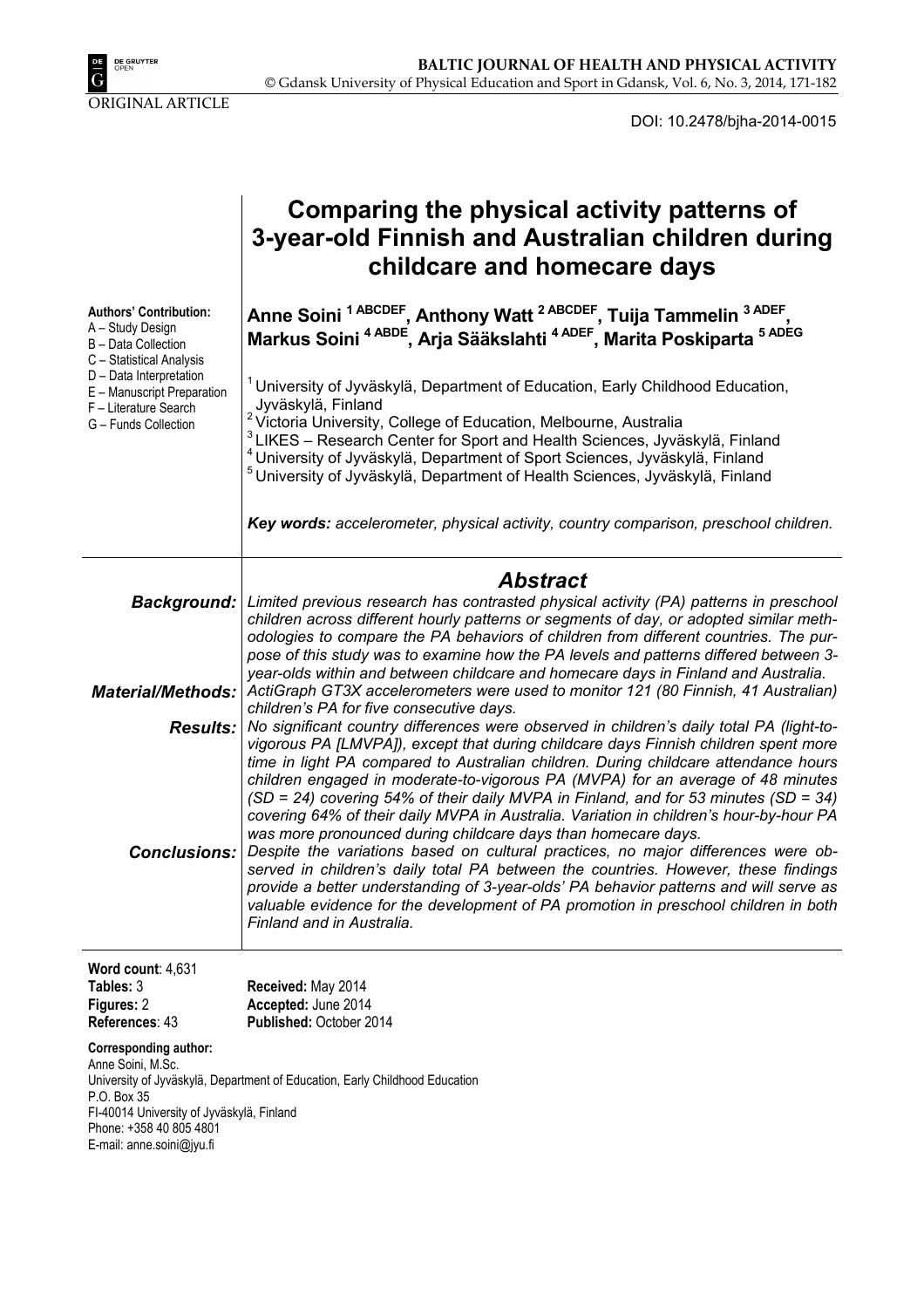#### **Introduction**

Lifestyle habits such as physical activity (PA) and sedentary behavior (SB) are established during the early years of childhood [1, 2]. Engaging in efficacious PA as a child can serve as a foundation for a physically active adult lifestyle [3, 4]; however, SB seems to constitute an even stronger influence on later lifestyle [5, 6]. Moreover, decreasing SB and increasing children's PA is a worldwide health priority [6, 7].

The common preconception among adults is that preschool children (3-to-5-years old) are naturally very active; however, studies of objectively measured PA and SB undertaken with this age group have drawn attention to the fact that levels of PA are typically low and of SB high [8, 9]. It is possible that childcare settings may act as barriers to PA [9]. Secondly, the habits associated with SB such as TV viewing are formulated and maintained within Western populations in early childhood [5, 6]. Low levels of PA and high levels of SB are related to health-risk behaviors such as increased consumption of unhealthy foods [8] and abnormal weight gain [4]. Despite the benefits of PA to young children's physical, social and psychological development [1], previous studies have indicated that preschoolers do not achieve the standards proposed in global guidelines for daily PA [9, 10].

According to the Organization for Economic Co-operation and Development (OECD) Family database [11], 69% in Europe, 36% in US and 12% of 3-year-old children in Australia attend childcare or early education services. Because children spend considerable time at childcare, this setting can make an important contribution to the welfare and health of young children via an influence on their levels of PA behavior [12, 13, 14]. For instance, Finn et al. [12] concluded that the childcare center was the strongest predictor of activity levels among children attending childcare, with more than 50% of the daily PA performed during childcare hours. Results of a review by Hinkley et al. [15] showed that boys were more active than girls, that children with active parents tended to be more active, and that children who spent more time outdoors were more active than children who spent less time outdoors. Similarly, a recent comparison study involving Swedish and US preschool children demonstrated that PA was significantly higher outdoors than indoors during preschool time for both countries, and that time spent outdoors seemed to be a supportive aspect of objectively measured MVPA for preschool children [16].

The assessment of young children's PA is challenging, primarily because their behavior is intermittent and sporadic; therefore, objective measures such as accelerometers are recommended for use to detect these short spurts and to determine frequencies, intensities and duration of PA [8, 17, 18]. Although, accelerometers have become one of the most widely used methods for measuring PA and SB in free-living preschool children [17, 18, 19, 20] only limited research exists that considered PA variability in preschool children across different segments of day or PA patterns hour-by-hour [21, 22]. Furthermore, the number of studies that have adopted similar designs and methodologies to compare PA behaviors of children from different countries in childcare and home settings is minimal. The aim of this study, therefore, was to investigate variations in the daily childcare and homecare PA levels and patterns of Finnish and Australian 3-year-olds.

#### **Material and methods**

*Participants in Finland.* Finnish participants were recruited from Central Finland, in a large regional city. A total of 14 childcare centers volunteered to be involved in the study. All families of the 3-year-old children attending the participating childcare centers were invited to participate. A total of 96 (48 boys and 48 girls) children participated in the data collection from August to October (Autumn).

*Participants in Australia.* Australian participants were recruited from the inner and outer western urban regions of a major metropolitan city. All families of 3-year-old children attending the 13 childcare centers that agreed to participate were invited to be involved in the project. Parent completion of consent forms resulted in the involvement of 64 (33 boys and 31 girls) children with in the data collection from March to August (Autumn to Winter).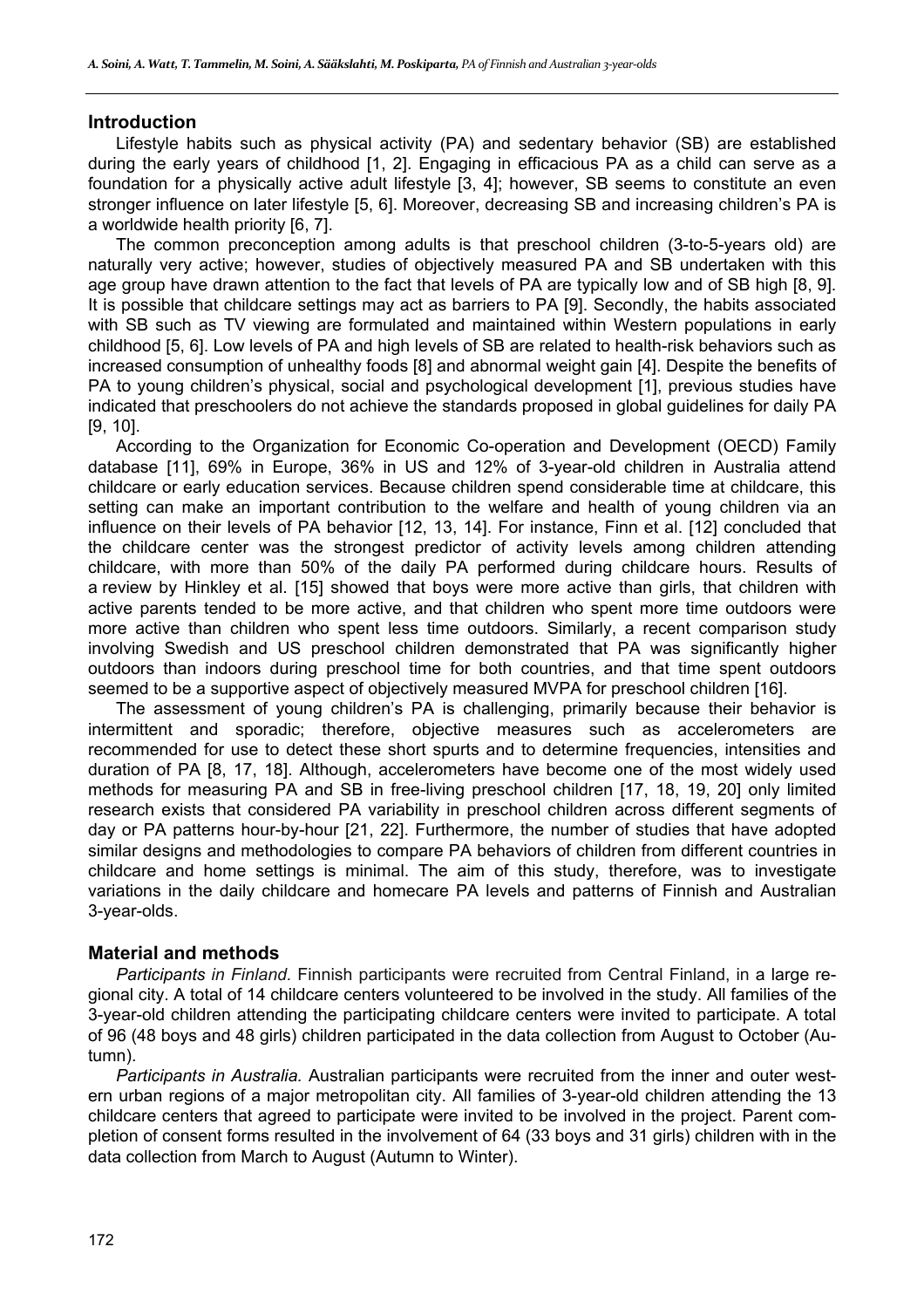The minimum valid PA requirement for the use of participant accelerometer daily data was at least 450 minutes of monitored PA per day (from 7 a.m. to 9 p.m.) for at least one childcare day and one homecare day as recommended by Cliff et al. (25). From the total sample, 16 children (17%) in Finland and 23 children (36%) in Australia were excluded from further analyses because children did not satisfy the minimum wear time criteria. Complete PA data were obtained for 80 (53% boys) Finnish children and 41 (44% boys) Australian children.

*PA assessment and data reduction*. Daily PA was objectively quantified with the ActiGraph GT3X (ActiGraph, LLC, Pensacola, FL, US). For this study, children were requested to wear an accelerometer for five consecutive days (from Wednesday to Sunday). The devices were initialized to record data over 5-s intervals (epochs) as recommended for children of this age [17]. The separate count cut points for preschool-aged children established by Pate et al. [23] were adapted for this study to assess the amounts of time the children spent at the different intensity levels and to determine how many of children achieve the PA recommendations for preschoolers [24, 25, 26, 27, 28, 29]. The following cut points determined by counts per minute (cpm) were used: sedentary (0-149 cpm), light (150-1679 cpm) and moderate-to-vigorous intensity physical activity (MVPA) (≥ 1680 cpm) (23). Recently, cut points of < 100 cpm and 1680 cpm for classifying SB and MVPA, respectively, are recommended [30].

All data were checked for normality before statistical analysis. Periods of non-wear time (defined as 10 consecutive minutes of '0' counts) and an upper range of biological plausibility (defined as no more than 15,000 cpm) were removed from the data [17]. The days during which participants did not achieve the minimal wearing time were considered as a noncompliant day and not used in the analyses. PA levels in cpm were derived as the main PA outcome. Daily PA levels (cpm/day), PA levels per hour (cpm/hour) and time spent at different PA intensity levels (i.e., sedentary, light PA and MVPA) in minutes/hour were calculated to assess both within- and between-day variability. In both childcare and homecare day hours between 7 a.m. and 9 p.m. were included to analyze within-day variability. The data reduction was done with using ActiLife version 6.5.2.

Accelerometers were worn for an average of 4.5 (*SD* = .65) days, 634 (*SD* = 55) minutes/childcare days and 623 (*SD* = 66) minutes/homecare days in Finland. In Australia accelerometers were worn for an average of 4.3 (*SD* = .91) days, 592 (*SD* = 65) minutes/childcare day and 579 (*SD* = 49) minutes/homecare day. No differences in mean monitor wearing days (*p* = .128) were observed between Finnish and Australian children; however, Finnish children had a significantly higher mean wearing minutes/day compared to Australian children of 42 minutes for childcare days ( $p = .001$ ) and of 44 minutes for homecare days ( $p = .001$ ).

*PA monitoring procedures.* The parents and children were issued with an accelerometer on the first morning of their involvement in the research. All children, together with their parents and childcare teachers, were instructed how to wear the accelerometer using an adjustable elastic belt over children's right hip for as long as possible during all waking hours, and that to remove it only for water-based activities and when sleeping. Parents, childcare teachers and center managers were also provided written information about the correct procedures and proper accelerometer use.

Parents were asked to record childcare attendance times. Additionally, parents were asked to report any abnormalities in daily routines, for example, long periods spent sitting (e.g., in a car), swimming, bathing and if the child was ill during the measurement period. Receptivity to wearing the instrument was rated by the parent on a five-point scale (from very pleasant to very unpleasant). According to parents' reports of their children's receptivity to wearing the accelerometer, 95% of Finnish and 89% of Australian children reported experience as "pleasant" or "very pleasant". Only 1% of the Finnish and 11% of Australian children reported the experience as "unpleasant" and none as "very unpleasant".

*Background information in Finland.* Typically Finnish childcare centers are community based and catered care for less than a hundred children. The typical age cohort that 3-year-old children are involved with at childcare are the 3-5-year-olds group. For 3-year-olds, childcare settings should provide one certified teacher per seven children [31]. Finnish childcare centers', involved in this study, typical daily timetable is scheduled by meal times (8 till 8.30 a.m. breakfast; 11 till 11.30 a.m. lunch; 2 till 2.30 p.m. snack) and rest (12 till 2 p.m.), morning (10 till 11 a.m.) and afternoon (3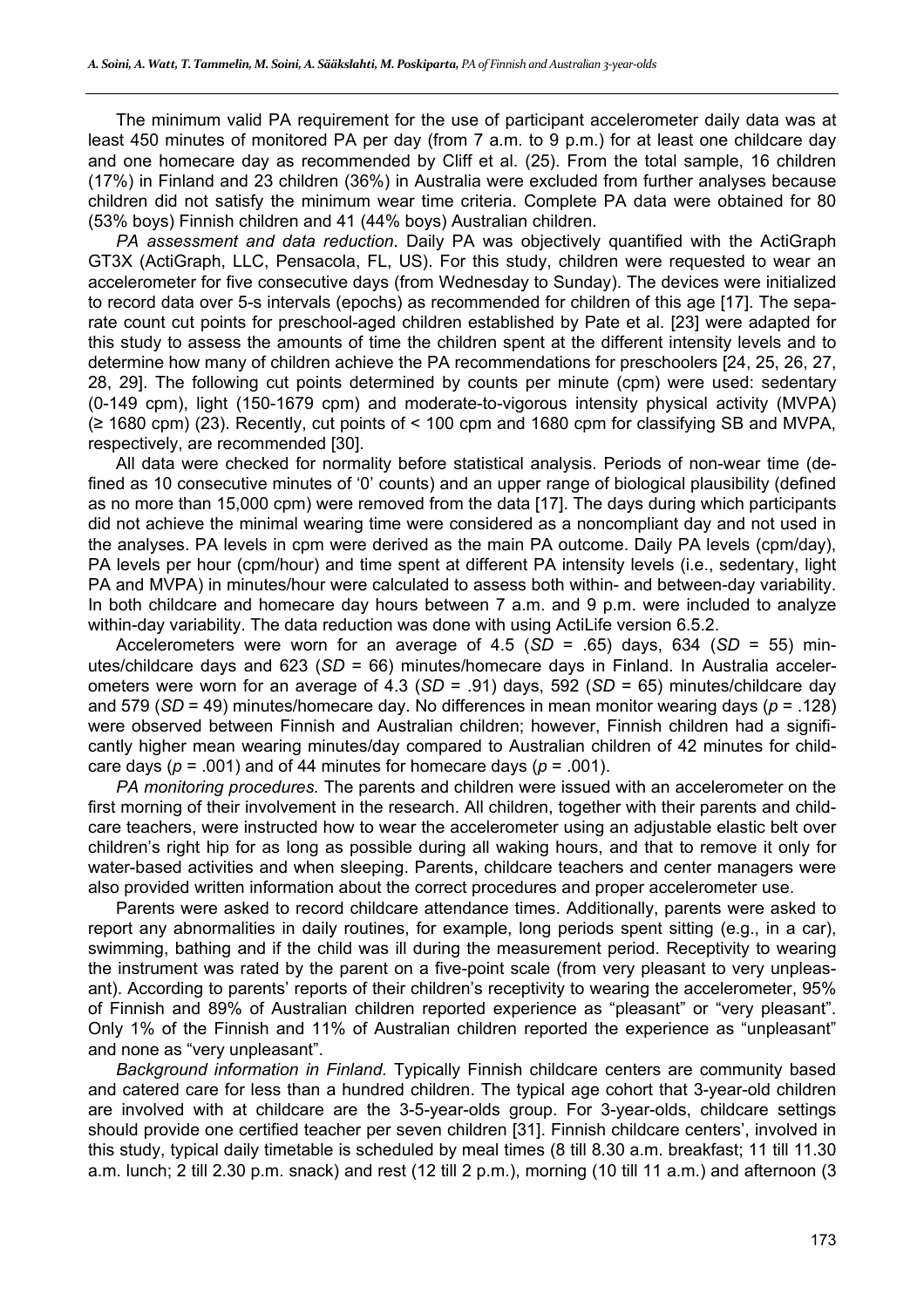till 5 p.m.) outdoor recess. After breakfast there are teacher-lead classroom activities. These sessions can include pre-academic activities, music, handicrafts, or physical education (P.E.). In this study during the data collection periods, the participants attended childcare settings for an average of 7.7 (*SD* = .84) hours/day from 8 a.m. to 3.30 p.m. The mean outdoor temperature during Finnish data collection was average 9ºC (range: 16°C- -1°C) [32].

*Background information in Australia.* In contrast to the Finnish childcare system, Australian childcare centers are managed by the government, community, and private organizations. The numbers of children in attendance varies considerably depending on the funding and resources available to the centers. Centers operate on a half or full-day fee charged to parents for the care of their child. In the recruited childcare centers a typical daily schedule involves the following general routine: breakfast at 8 a.m., morning tea at 9.30 a.m., lunch at 11.30 a.m., sleep time or quiet activities at 12 p.m., afternoon tea at 3 p.m. and a late afternoon meal/snack time at 5.30 p.m. Between the meals children are allowed to play indoors or outdoors depending on the weather. During the day there might also be structured group time for 3-to-5-year-olds. The Australian participants attended childcare settings for an average of 8.1 (*SD* = 1.95) hours/day from 8.30 a.m. to 4.30 p.m. The mean outdoor temperature during Australian data collection was 12ºC (range: 22°C-6°C) [32].

In Finland body weight and height were measured by researchers at the time of PA data collection. In Australia, parents or the guardians were asked to provide children's body weight and height information. Body mass index (BMI: kg/m<sup>2</sup>) was calculated for each child (see Table 1). In Finland, the ethics committee of the local University, and the Social Affairs and Health officer in the city approved the study. The affiliate Australian University and Department of Education and Early Childhood provided ethical approval in Australia.

*Statistical analysis*. The data were analyzed using SPSS for Windows (version 20.0). Descriptive statistics were used to summarize the study sample in relation to the main variables. Means and standard deviations (*SD*) were calculated for daily total PA expressed as cpm, and time spent (percentages/day) at different intensity levels (sedentary, light PA, and MVPA) to show the extent of activity behavior. To compare PA levels on childcare and homecare days, paired-samples *t-*tests were conducted. Gender differences in total PA and in engagement at different intensity levels were analyzed using independent-samples *t-*test. A repeated measure MANOVA was used to compare differences in daily PA between childcare and home days for gender, country, and hour of the day. Statistical significance was set at an alpha level of .05 for all analyses.

## **Results**

*Children's daily total PA*. Children's total PA was *M* = 730 cpm, *SD* = 139 (Finland *M* = 739 cpm, *SD* = 143 and Australia *M* = 713 cpm, *SD* = 132). No significant differences were observed in mean daily cpm between childcare days (*M* = 715 cpm, *SD* = 149) and homecare days (*M* = 745 cpm, *SD* = 192; *t* = -1.66, *p* = .101). During childcare days boys' (*M* = 748 cpm, *SD* = 152) activity levels were higher than girls' (*M* = 683 cpm, *SD* = 141) (*F* = .702, *t* = 2.45, *p* = .016), but no gender differences were observed during homecare days (*p* = .158). No country variations were recorded in activity intensities during childcare or homecare days, except during childcare days Finnish children spent more time (average 20 minutes) in light PA than Australian children (*p* = .027). Descriptive characteristics and total PA of the participants by country are shown in Table 1.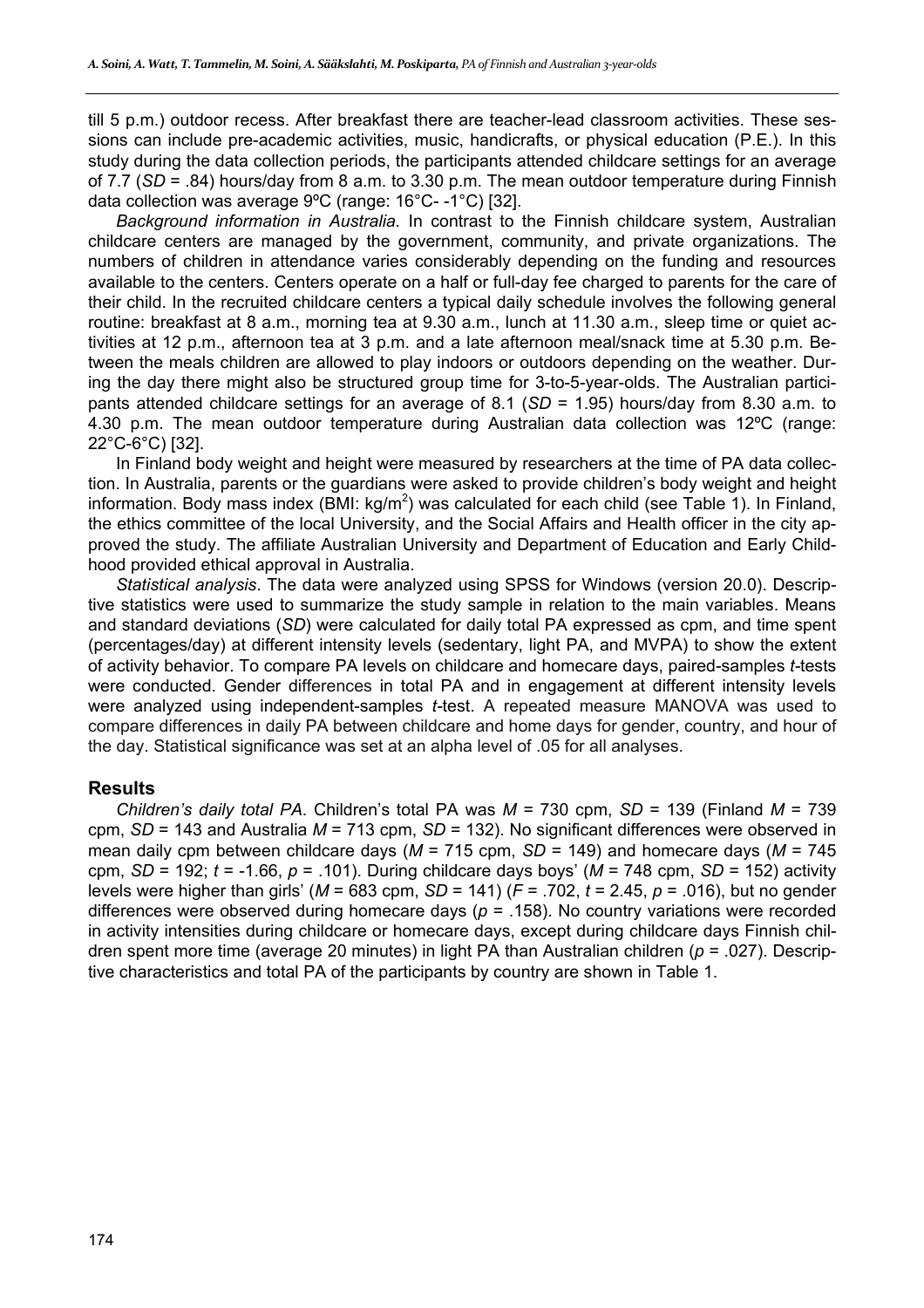|                           |             | Finland<br>$(N = 80, 53\%$ boys) |           | <b>Australia</b><br>$(N = 41, 44\%$ boys) |           |         |
|---------------------------|-------------|----------------------------------|-----------|-------------------------------------------|-----------|---------|
|                           |             | <b>Mean</b>                      | <b>SD</b> | <b>Mean</b>                               | <b>SD</b> | p-value |
| Age (yrs)                 |             | 3.2                              | 0.3       | 3.4                                       | 0.2       | < .001  |
| Height (cm)               |             | 98.1                             | 4.5       | 101.5                                     | 3.3       | .006    |
| Weight (kg)               |             | 15.7                             | 1.7       | 16.3                                      | 2.1       | .114    |
| BMI (kg/cm <sup>2</sup> ) |             | 16.2                             | 1.1       | 16.3                                      | 1.2       | .773    |
| PA during childcare day   |             |                                  |           |                                           |           |         |
|                           | cpm         | 728                              | 136       | 687                                       | 170       | .157    |
|                           | Sedentary   | 55%                              |           | 57%                                       |           | .084    |
|                           | Light PA    | 31%                              |           | 29%                                       |           | .027    |
|                           | <b>MVPA</b> | 14%                              |           | 14%                                       |           | .539    |
| PA during homecare day    |             |                                  |           |                                           |           |         |
|                           | cpm         | 749                              | 212       | 737                                       | 145       | .743    |
|                           | Sedentary   | 55%                              |           | 55%                                       |           | .676    |
|                           | Light PA    | 31%                              |           | 30%                                       |           | .661    |
|                           | <b>MVPA</b> | 15%                              |           | 15%                                       |           | .826    |

Table 1. Descriptive characteristics and total physical activity of the participants by country

Note: BMI: Body mass index; cpm: counts per minute; cut points for counts/60s: sedentary 0-149, light PA 150-1679; MVPA: moderate-to-vigorous intensity ≥ 1680 cpm9.

During childcare days all Finnish and 95% of Australian children engaged in LMVPA for 180 minutes or more and 96% of Finnish and 83% of Australian children engaged in MVPA for 60 minutes or more. Only 10% of Finnish and 15% of Australian engaged in MVPA for 120 minutes or more. During homecare days, 98% of Finnish and 95% of Australian children engaged in LMVPA for 180 minutes or more, 89% of Finnish and 90% of Australian children engaged in MVPA for 60 minutes or more and 14% of Finnish and 5% of Australian engaged in MVPA for 120 minutes or more.

*PA patterns during childcare days*. A significant main effect of hour (*F* = 57.24, *p* < .001), and interaction effect of hour-country ( $F = 14.52$ ,  $p < .001$ ) revealed that PA levels per hour and country varied across a childcare day (Figure 1). Between-subjects analysis indicated that PA varied by country ( $F = 4.87$ ,  $p = .029$ ) and gender ( $F = 5.65$ ,  $p = .019$ ) during a childcare day. During childcare attendance hours, two significant increases in activity levels were monitored in both countries: between 10 and 11 a.m. and between 3 and 4 p.m. in Finland, and between 10 and 11 a.m. and between 4 and 5 p.m. in Australia. One major decline in PA levels was recorded during the resting times (12 till 2 p.m. in Finland; 1 till 2 p.m. in Australia). In Finland, one increase in activity levels was recorded after childcare hours, between 6 and 7 p.m. In Australia, during post childcare attendance hours children's PA levels decreased (See Figure 1). Childcare days' average minutes/hour in different activity intensities (sedentary, light PA, MVPA) are shown in Table 2. Children engaged in MVPA for an average of 48 minutes (*SD* = 24; 54% of daily MVPA), in LMVPA for 147 minutes (*SD* = 55; 53% of daily LMVPA) in Finland; and in MVPA for 53 minutes (*SD* = 34; 64% of daily MVPA) and in LMVPA for 163 minutes (*SD* = 79; 64% of daily LMVPA) in Australia during their childcare attendance hours.

*PA patterns during homecare days*. A significant main effect of hour (*F* = 38.30, *p* < .001), and interaction effect for hour-country (*F* = 2.80, *p* = .002) indicated that PA levels varied by hour and country during a homecare day (Figure 2). Between-subjects analysis showed no variation be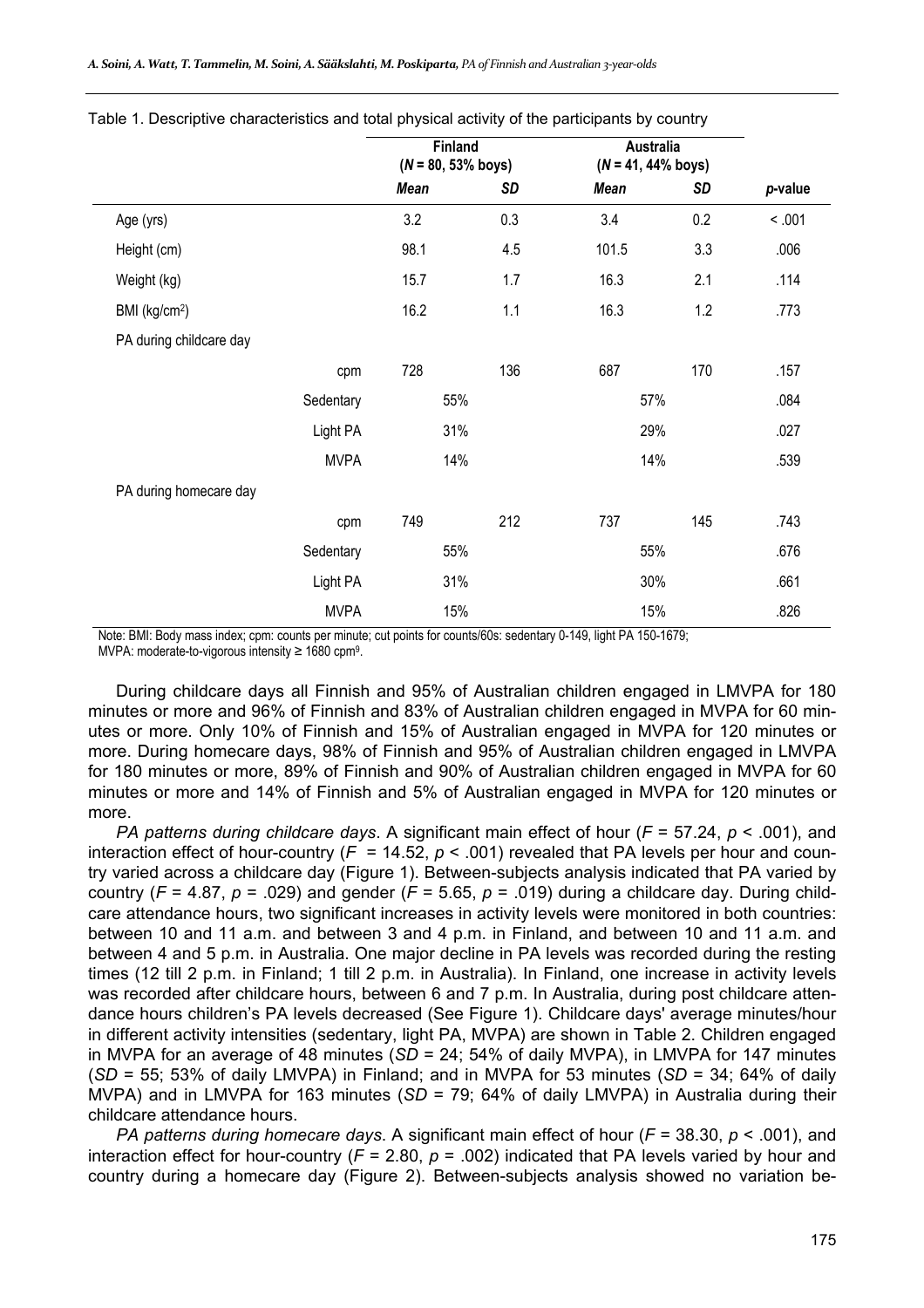tween variables across a homecare day. In Finland, PA levels increased between 10 and 12 p.m., 3 and 5 p.m., and these activity levels remained the same until 8 p.m. A small decline in activity levels was observed between 1 and 2 p.m. In Australia, children's PA levels increased at 9 a.m. and remained the same level until 4 p.m., when the next peak was recorded. After 5 p.m. children's PA levels were decreasing respectively. Homecare days' average minutes/hour in different activity intensities (sedentary, light PA, MVPA) are shown in Table 3.

| Finland ( $N = 80$ ) |                  |      |                 |     |             | Australia ( $N = 41$ ) |             |           |             |           |             |           |
|----------------------|------------------|------|-----------------|-----|-------------|------------------------|-------------|-----------|-------------|-----------|-------------|-----------|
| <b>Time</b>          | <b>Sedentary</b> |      | <b>Light PA</b> |     | <b>MVPA</b> |                        | Sedentary   |           | Light PA    |           | <b>MVPA</b> |           |
|                      | Mean             | SD   | <b>Mean</b>     | SD  | <b>Mean</b> | <b>SD</b>              | <b>Mean</b> | <b>SD</b> | <b>Mean</b> | <b>SD</b> | <b>Mean</b> | <b>SD</b> |
| 7 a.m.               | 47.5             | 7.9  | 8.5             | 4.6 | 3.3         | 2.1                    | 13.5        | 10.9      | 4.6         | 4.0       | 1.8         | 1.7       |
| 8 a.m.               | 40.4             | 7.1  | 13.2            | 3.9 | 6.3         | 4.0                    | 26.0        | 11.7      | 11.3        | 5.7       | 5.0         | 3.5       |
| 9 a.m.               | 29.7             | 7.3  | 19.6            | 4.4 | 10.7        | 4.4                    | 33.5        | 9.2       | 14.9        | 4.5       | 6.0         | 3.3       |
| 10 a.m.              | 25.2             | 6.9  | 22.2            | 4.3 | 12.6        | 5.0                    | 29.2        | 8.1       | 19.8        | 4.3       | 10.1        | 5.4       |
| 11 a.m.              | 43.9             | 6.8  | 10.9            | 3.6 | 4.2         | 2.2                    | 34.4        | 7.0       | 16.1        | 4.3       | 7.8         | 4.4       |
| 12 p.m.              | 52.3             | 13.0 | 3.9             | 5.4 | 1.2         | 1.9                    | 21.3        | 14.1      | 11.6        | 7.3       | 5.8         | 4.6       |
| 1 p.m.               | 52.2             | 11.5 | 4.0             | 3.8 | 1.5         | 2.0                    | 12.4        | 14.0      | 7.4         | 8.3       | 3.5         | 4.2       |
| 2 p.m.               | 38.8             | 5.8  | 14.8            | 3.6 | 6.3         | 2.8                    | 22.5        | 13.5      | 9.2         | 6.0       | 3.9         | 3.3       |
| 3 p.m.               | 29.3             | 6.7  | 20.3            | 4.1 | 10.4        | 4.1                    | 30.8        | 9.2       | 15.6        | 4.8       | 8.5         | 4.6       |
| 4 p.m.               | 35.0             | 6.1  | 17.4            | 4.0 | 7.5         | 2.9                    | 26.9        | 7.0       | 19.7        | 5.2       | 10.1        | 4.5       |
| 5 p.m.               | 39.6             | 7.5  | 13.6            | 4.2 | 6.2         | 3.4                    | 29.5        | 8.6       | 15.7        | 4.4       | 7.5         | 4.8       |
| 6 p.m.               | 34.8             | 7.1  | 17.2            | 4.7 | 8.0         | 3.4                    | 24.3        | 10.9      | 12.6        | 6.1       | 5.7         | 3.9       |
| 7 p.m.               | 38.3             | 7.9  | 14.6            | 5.2 | 6.8         | 3.5                    | 18.2        | 11.0      | 9.0         | 5.9       | 5.0         | 4.8       |
| 8 p.m.               | 46.4             | 10.4 | 8.5             | 6.2 | 4.1         | 3.2                    | 7.1         | 9.4       | 4.2         | 6.4       | 2.2         | 3.9       |

Table 2. Average minutes/hour during childcare days in different activity intensities (sedentary, light PA and MVPA)

*Note.* MVPA: Moderate-to-vigorous physical activity; SD: standard deviations

Table 3. Average minutes/hour during homecare days in different activity intensities (sedentary, light PA, MVPA)

| Finland ( $N = 80$ )            |      |                 |             |             |      | Australia ( $N = 41$ ) |             |                 |             |             |      |     |
|---------------------------------|------|-----------------|-------------|-------------|------|------------------------|-------------|-----------------|-------------|-------------|------|-----|
| <b>Time</b><br><b>Sedentary</b> |      | <b>Light PA</b> |             | <b>MVPA</b> |      | Sedentary              |             | <b>Light PA</b> |             | <b>MVPA</b> |      |     |
|                                 | Mean | SD              | <b>Mean</b> | SD          | Mean | <b>SD</b>              | <b>Mean</b> | SD              | <b>Mean</b> | SD          | Mean | SD  |
| 7 a.m.                          | 51.8 | 13.2            | 3.8         | 4.5         | 1.5  | 1.9                    | 8.6         | 10.6            | 3.6         | 4.7         | 1.5  | 2.0 |
| 8 a.m.                          | 46.7 | 10.3            | 8.2         | 5.4         | 3.3  | 2.6                    | 18.4        | 11.5            | 9.2         | 6.6         | 4.2  | 3.3 |
| 9 a.m.                          | 39.0 | 9.9             | 14.4        | 6.3         | 5.9  | 3.3                    | 24.4        | 8.5             | 13.8        | 6.1         | 7.0  | 4.7 |
| 10 a.m.                         | 34.1 | 8.6             | 17.5        | 5.0         | 8.2  | 4.7                    | 26.2        | 9.3             | 14.6        | 5.3         | 7.1  | 3.7 |
| 11 a.m.                         | 34.5 | 7.8             | 17.5        | 5.2         | 8.0  | 4.4                    | 28.6        | 5.3             | 16.4        | 4.7         | 7.5  | 3.7 |
| 12 p.m.                         | 38.1 | 10.0            | 14.6        | 6.6         | 6.9  | 4.4                    | 28.8        | 6.5             | 16.7        | 4.4         | 7.7  | 3.7 |
| 1 p.m.                          | 42.1 | 10.7            | 12.3        | 6.9         | 5.4  | 4.4                    | 28.5        | 7.3             | 15.3        | 5.2         | 6.8  | 3.7 |
| 2 p.m.                          | 39.6 | 10.6            | 14.0        | 6.8         | 6.4  | 4.7                    | 26.5        | 9.6             | 14.2        | 6.0         | 6.7  | 4.1 |
| 3 p.m.                          | 35.2 | 10.5            | 16.3        | 6.0         | 8.5  | 6.0                    | 24.1        | 9.0             | 15.2        | 6.2         | 7.3  | 4.3 |
| 4 p.m.                          | 34.8 | 9.3             | 16.6        | 5.4         | 8.7  | 5.2                    | 23.1        | 8.1             | 15.7        | 5.6         | 8.8  | 5.0 |
| 5 p.m.                          | 36.5 | 8.7             | 15.4        | 5.3         | 7.7  | 4.3                    | 25.7        | 7.8             | 14.2        | 5.1         | 7.3  | 4.2 |
| 6 p.m.                          | 37.3 | 9.7             | 15.1        | 6.2         | 7.6  | 4.3                    | 26.4        | 8.7             | 12.3        | 5.1         | 5.1  | 2.6 |
| 7 p.m.                          | 39.4 | 10.6            | 13.0        | 6.6         | 7.5  | 4.9                    | 17.1        | 10.4            | 8.9         | 6.8         | 4.5  | 3.0 |
| 8 p.m.                          | 45.6 | 12.8            | 8.6         | 6.9         | 4.6  | 4.7                    | 7.6         | 8.6             | 4.4         | 5.9         | 2.2  | 3.1 |

*Note.* MVPA: Moderate-to-vigorous physical activity; SD: standard deviations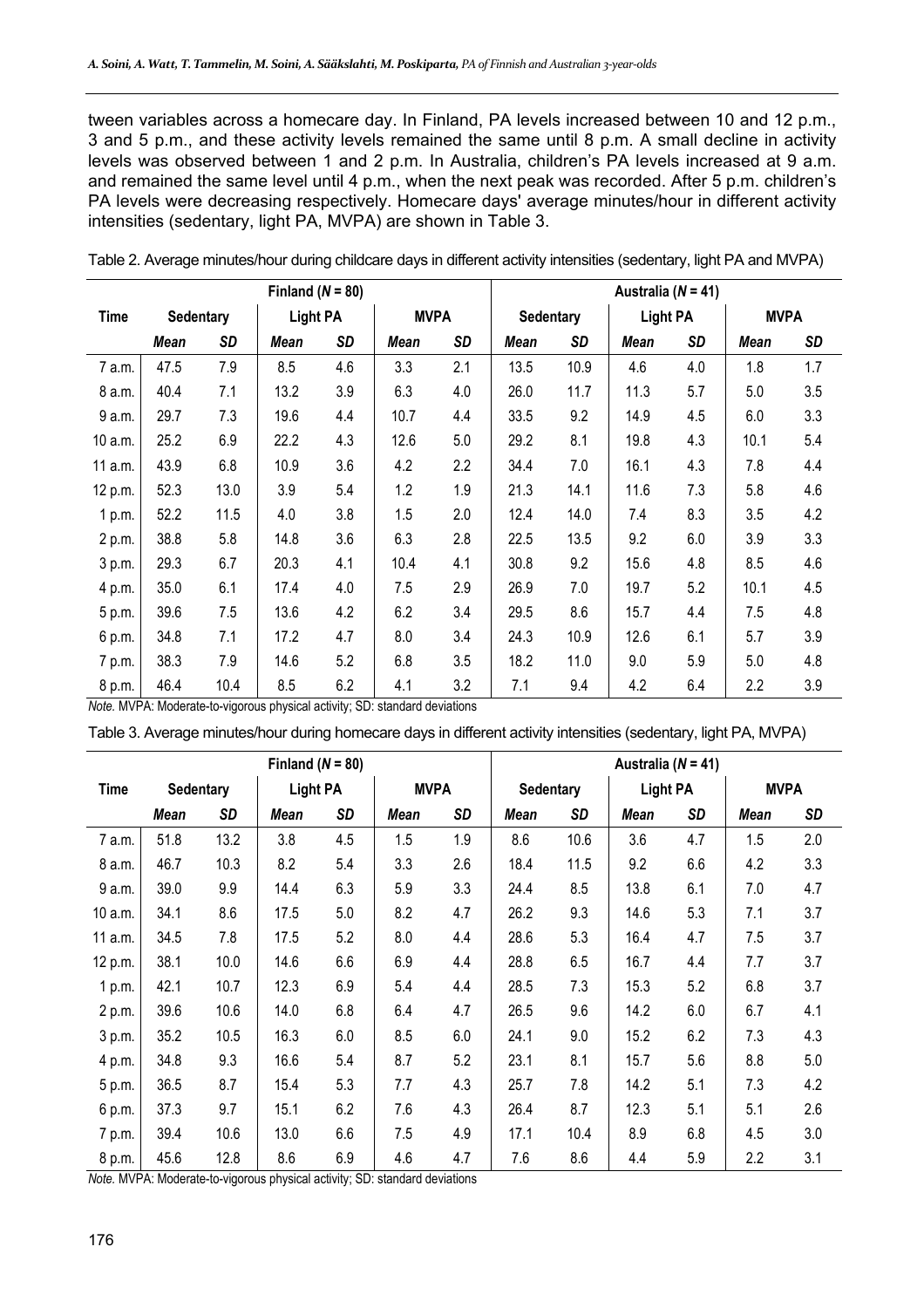

Fig. 1. Physical activity levels (cpm/hour) during childcare days



Fig. 2. Physical activity levels (cpm/hour) during homecare days

#### **Discussion**

The purpose of this study was to determine 3-year-old children's PA levels and to compare how these levels varied within and between childcare days and homecare days and differed between Finnish and Australian children. No significant country differences were found in children's daily total PA, when PA was expressed as cpm. However, during childcare days Finnish children spent more time in light PA compared to Australian children. During childcare attendance hours children engaged in MVPA for 54% of their daily MVPA in Finland, and 64% of their daily MVPA in Australia. Children's PA levels' variation, hour-by-hour, was more pronounced during childcare days than homecare days, especially in Finland. Most of the children engaged in three hours or more of daily LMVPA [24, 25, 26, 27], or 60 minutes or more of MVPA, as widely recommended for preschoolers [29].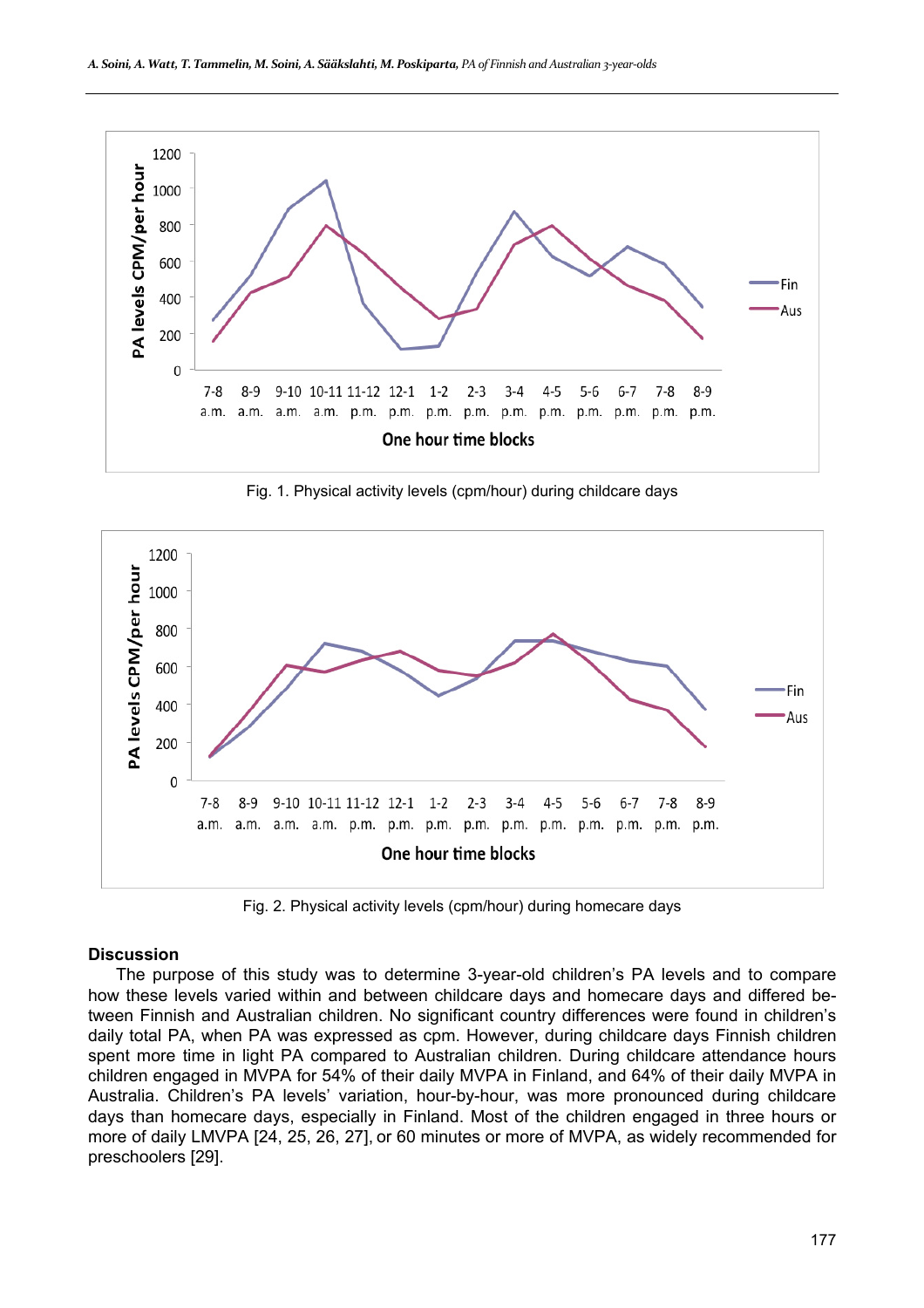The mean total PA scores for the children in the present study appeared to be higher than those reported previously in similar studies in different countries [22, 33, 34, 35, 36]. For example, in Scotland Jackson et al. [35] found total activity counts of 669 cpm and Reilly et al. [36] 692 for 3 year-olds for compared to the mean of 730 cpm found in this study. Earlier preschool PA research has shown boys to be more active than girls [12, 15, 35, 37]. Children tend to be less active when more staff members are present or involved with children's play [38, 39]. Girls in particular prefer to stay close to their teachers, thus, decreasing activity levels when teachers are present [40]. Similarly, the current study also found gender differences in PA intensity levels in childcare days, but not during homecare days.

Strong et al. [4] reported that preschools should provide opportunities for children to accumulate 60 minutes and more of MVPA each day. Many studies, however, have typically indicated that PA levels are very low among preschool children during their time in childcare settings [9, 13]. The current results tend to support this pattern whereby both samples of children did not meet the recommended minimum of 60 minutes of MVPA during childcare hours [4]. However, this study indicated that during childcare hours children engaged in 56% of their daily MVPA and 53% of their daily LMVPA in Finland; and in 64% of their daily MVPA and 64% of their daily LMVPA in Australia. This finding supports the earlier research of Finn et al. [12].

*Children's PA patterns during childcare days.* Despite no stated differences in children's childcare days' total PA between countries, Finnish children engaged more in light PA compared to Australian 3-year-olds. A Belgian study previously reported significant increases in children's objectively measured PA intensity during preschool recess and in times of unstructured free plays that were taken as an opportunity to be physically active [22]. Similarly, Finnish children's intensity levels peaked twice during childcare attending hours, at 10 a.m. and 3 p.m., reaching the highest MVPA levels during the day. This may be explained by the specific practices within Finnish childcare whereby settings generally only offer children an opportunity to engage in outdoor activities twice a day, in the mornings and afternoons.

In Finland, outdoor times are associated with unstructured and free play in the playground. Also, several previous studies have indicated that children who spend more time outdoors are more physically active [12, 15, 17, 37, 41]. Cardon et al. [40] have suggested that the provision of sufficient play space for recesses (e.g., splitting children into groups with different recess times), favoring shorter and more frequent recesses during preschool hours or encouraging supervisors to promote continued activity during outdoor play offer considerable potential for increasing activity levels in preschoolers. Increases in PA within the Australian sample were also found at 10 a.m. and at 4 p.m. It is probable that during those hours children have been outdoors; however, the childcare programs in Australia are less restrictive in relation allowing children to play in the outdoor play area throughout the day. Despite these opportunities to play outdoors, Australian children's PA levels were surprisingly low. Relative to Cardon et al.'s [40] findings, it could be expected that Australian children in this study should have reached higher levels of activity.

A noticeable decline in Finnish children's intensity levels were observed during midday hours, between 12 p.m. and 1 p.m. Finnish children are required to have a day sleep, or at least lie down for an average of 30 minutes. For the Australian sample, intensity levels decreased minimally between 1 p.m. and 2 p.m., possibly because the day sleep time was less formally implemented than in Finland. The typical childcare days in both countries were also characterized by essential daily living activities such as dressing, eating, engaging in self-care activities and structured classroombased activities (e.g., fine motor activities, pre-academic activities), which are shown in the current results as lower PA level behaviors. Integrating PA into an existing preschool curriculum is a potential strategy to enhance PA in preschoolers [42].

One notable difference between the countries was revealed in the children's typical childcare attendance times. Australian children attend childcare settings approximately 30 minutes more in comparison to Finnish children. However, in Finland, as is typical in the Nordic countries, children attend formal care full-time on five days, more than 30 hours per week, whereas, at the age of three children in Australia frequent childcare with substantial variation in attendance patterns (i.e., 1 day through to 5 days per week; less than 20 hours per week) [11].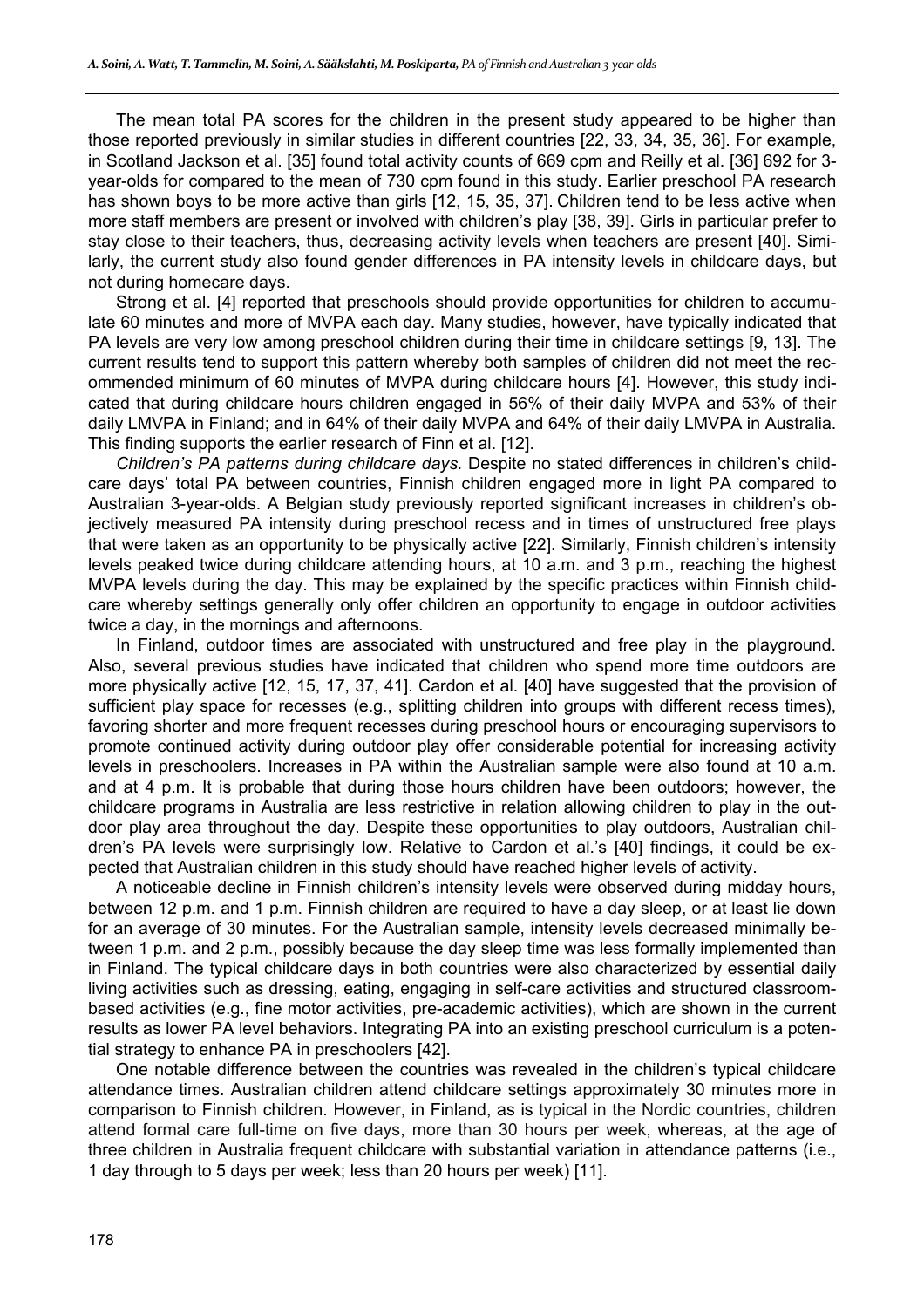Outside of childcare hours data revealed one increase (between 6 p.m. and 7 p.m.) in Finnish children's PA levels. This supports thinking that parents are taking their children to the park or children are participating in structured activities managed by sport clubs or private organizations (e.g., swim school). During this peak however, children's MVPA levels were lower than during the childcare hours. Congruent with results of the study of Verbestel et al. [22], the Australian data confirmed that after childcare hours were associated with reduced activity levels. Parents may assume that their child is getting enough PA during the childcare day, which could limit encouragement of the child to be physically active or to play outdoors after childcare hours. It is possible that the present sample of children is engaged in SB such as TV viewing or using computers, similarly observed in Belgium [40]. While SB tracks more consistently than PA; therefore, reducing children's SB, especially TV viewing, and promoting their PA during the early childhood period can bring sustained benefits that carry over into childhood [6].

*Children's PA patterns during homecare days*. Homecare hourly patterns of PA determined in the current study are similar to the findings of Verbestel et al. [22], whereby, two increases in children's activity levels on homecare days (i.e., Finnish) were recorded between 10 a.m. and 11 a.m. and 3 p.m. and 6 p.m. Additionally, Australian children's PA intensity levels were higher during hours between 11 a.m. and 12 p.m. These minor activity peaks were recorded slightly later than on childcare days. Children probably wake up later during homecare days. Finnish children's afternoon increase in PA supports thinking that families are active in their home environment. No major increases in Australian children's PA during homecare serves as evidence supporting that children and their parents should be encouraged to spend more time playing outdoors or utilizing PA suitable settings. In general, activity patterns during homecare days were much less flattened and structured than during childcare days. Support for the current results is also found from Van Cauwenberghe et al.'s [21] report that hour-by-hour patterns of SB and MVPA were less variable during weekend days than during weekdays.

At the age of three, children may often spend weekdays at homecare, especially in Australia, and for this reason the study was designed to compare childcare days to homecare days instead weekdays to weekend days. The descriptive results revealed that no significant differences in intensity levels or total PA were found between childcare days and homecare days, thus, constituting findings consistent with earlier studies [22, 35]. It is possible that the current sample of families' essential daily living activities do not differ from childcare settings' structured programs. In contrast, Cardon and De Bourdeaudhuij [33] reported higher levels of sedentary behavior on weekdays compared to weekend days, although MVPA was as low during the weekend days as during the weekdays. Furthermore, Van Cauwenberghe et al. [21] reported that preschoolers were less sedentary and engaged in more MVPA across the weekend days compared to weekdays, and therefore, weekdays offer the greatest opportunity to change SB and MVPA.

*PA recommendations for preschool children*. According to trends detailed in a review of the physical activity levels of preschool-aged children presented by Tucker [10], only 54% of participants throughout the studies achieved the minimum of 60 minutes of PA daily. In the current study, almost all of Finnish children and the large part of Australian children fulfilled the requirement of at least 60 minutes of MVPA daily. Additionally, although most children met the recommendations of three hours of daily LMVPA [24, 25, 26, 27], only small number of the Finnish or Australian children achieved the Recommendations for Physical Activity in Early Childhood Education [28] of at least 120 minutes of daily brisk PA (if defined as MVPA).

*Strengths and limitations*. Continuing debate exists in the literature as to the strengths and limitations of accelerometers. The choice of cut points significantly influences the amount of PA reported across different intensity levels; however, no consensus has been reached regarding which cut points are most appropriate for preschool-aged children [19]. Investigators in the field of PA need to resolve the issue of which accelerometer cut points are the most appropriate [19] and continue to focus on standardizing methods for the collection, cleaning, analyzing and reporting of accelerometer data [43]. Nevertheless, it is acknowledged that accelerometer generated data remain relatively accurate and warrant continued support as a reliable methodology for measuring PA and SB in free-living preschool children [17, 18, 20, 42].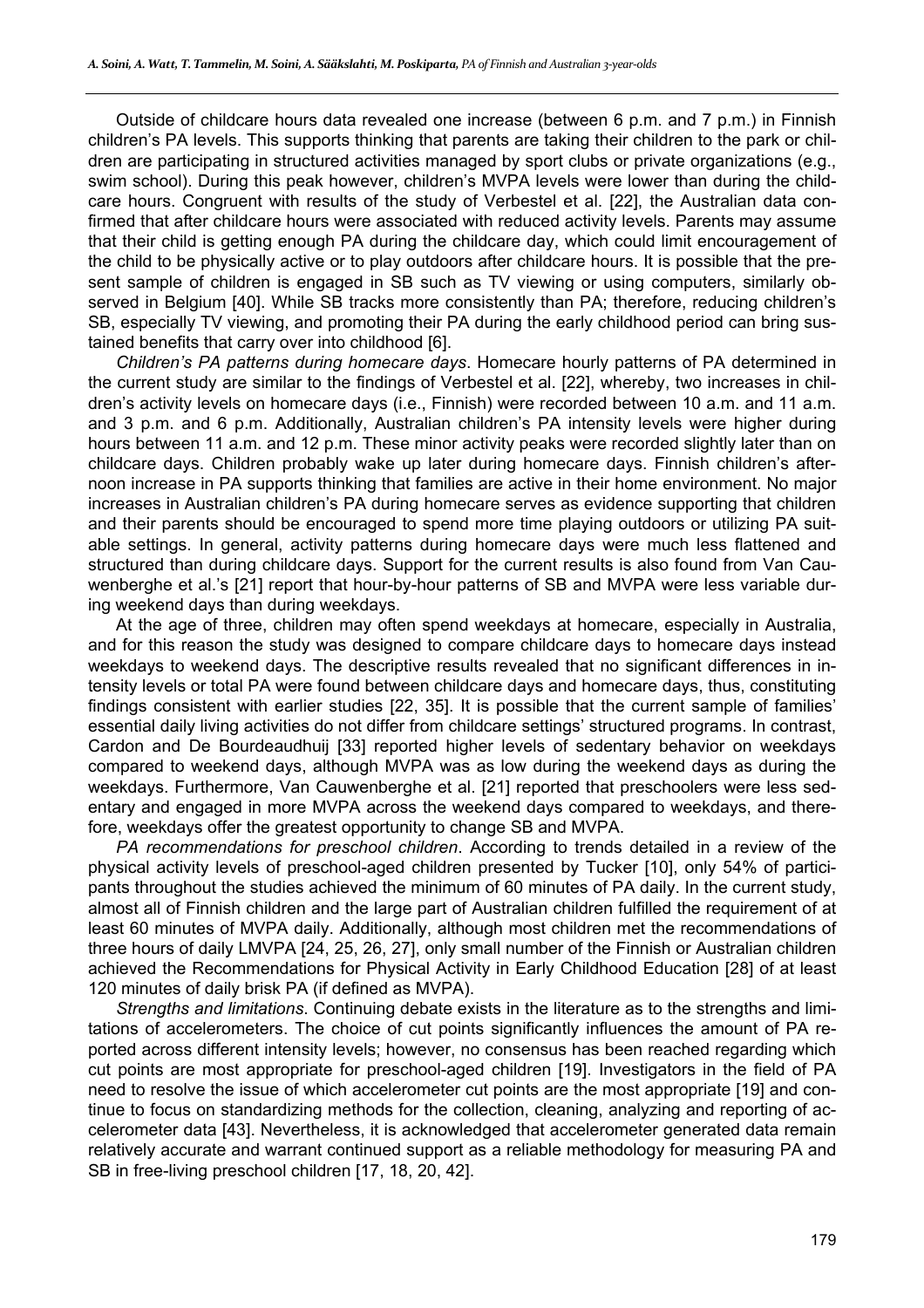A valuable quality of the present research is that PA levels were objectively measured using accelerometers in two countries. Children's PA was measured over five days that included childcare and home settings in each of total of 27 childcare centers, covering both weekdays and weekend days in Finland and Australia. However, in Australia measurement could have benefitted from the inclusion of data for the entire week as an option rather than a Wednesday to Friday 3 day protocol to facilitate the attainment of more valid childcare days. Moreover, the children were co-operative and eager to take part in this study. Proxy reports by parents of their child's receptivity to wearing the accelerometer clearly indicated that it was a positive experience for the majority of the children.

## **Conclusion**

Despite cultural variation in certain methodological characteristics (i.e., variations in attendance times, seasonal time periods) no major differences associated with country were observed in children's daily total PA. During childcare attendance hours children engaged in MVPA for more than half of their daily MVPA. Variation in children's hour-by-hour PA level was more pronounced during childcare days than homecare days. This study provides a useful contribution to facilitating improved understanding of preschoolers' PA behavior and the development of future PA interventions in contrasting international contexts such as Finland and Australia. Reducing SB and integrating increased levels of PA into childcare settings' daily living activities has the potential to enhance PA in preschoolers. The basic evidence generated in this research may make a partial contribution toward encouraging and stimulating parents to work towards an improved provision of opportunities for physical activities, such as visiting parks or playground areas after childcare hours and during homecare days. In future, complementing accelerometer data with contextual information could provide clearer perceptions of the type of settings and contexts children are engaging in higher levels of PA.

# **Acknowledgements**

The authors would like to sincerely thank the children, parents and teachers in the childcare centers who gave their time to participate in this study.

# **References**

- 1. Timmons BW, Naylor PJ, Pfeiffer KA. Physical activity for preschool children how much and how? Appl Physiol Nutr Metab. 2007;32:122-134.
- 2. Ward DS, Vaughn A, McWilliams C, Hales D. Interventions for increasing physical activity at childcare. Med Sci Sports Exerc. 2010;42:526-534.
- 3. Singh AS, Mulder C, Twisk JWR, van Mechelen W, Chin A Paw MJM. Tracking of childhood overweight into adulthood: a systematic review of the literature. Obes rev. 2008;9:474-488.
- 4. Strong WB, Malina RM, Blimkie CR, Daniels SR, Dishman RK, Gutin B. Evidence based physical activity for school-age youth. J Pediatr. 2005;146:732-737.
- 5. Biddle SJH, Pearson N, Ross GM, Braithwaite R. Tracking of sedentary behaviours of young people: A systematic review. Prev Med. 2010;51:345-351.
- 6. Jones RA, Hinkley T, Okely AD, Salmon J. Tracking physical activity and sedentary behaviour in childhood. A systematic review. Am J Prev Med. 2013;44(6):651-658.
- 7. World Health Organization (WHO). Population-based approaches to childhood obesity prevention. 2012. Geneva, Switzerland.
- 8. Oliver M, Schofield GM, Kolt GS. Physical activity in preschoolers. Understanding prevalence and measurement issues. Sports Med. 2007;37:1045-1070.
- 9. Reilly JJ. Low levels of objectively measured physical activity in preschoolers in child care. Med Sci Sports Exerc. 2010;42:502-507.
- 10. Tucker P. The physical activity levels of preschool-aged children: A Systematic Review. Early Child Res Q. 2008;23:547-558.
- 11. OECD Family Database. [http://www.oecd.org/els/social/family/database] Published 2008. Updated June 2011. [Accessed June 2, 2012]
- 12. Finn KJ, Johannsen N, Specker B. Factors associated with physical activity in preschool children. J Pediatr. 2002;140:81-85.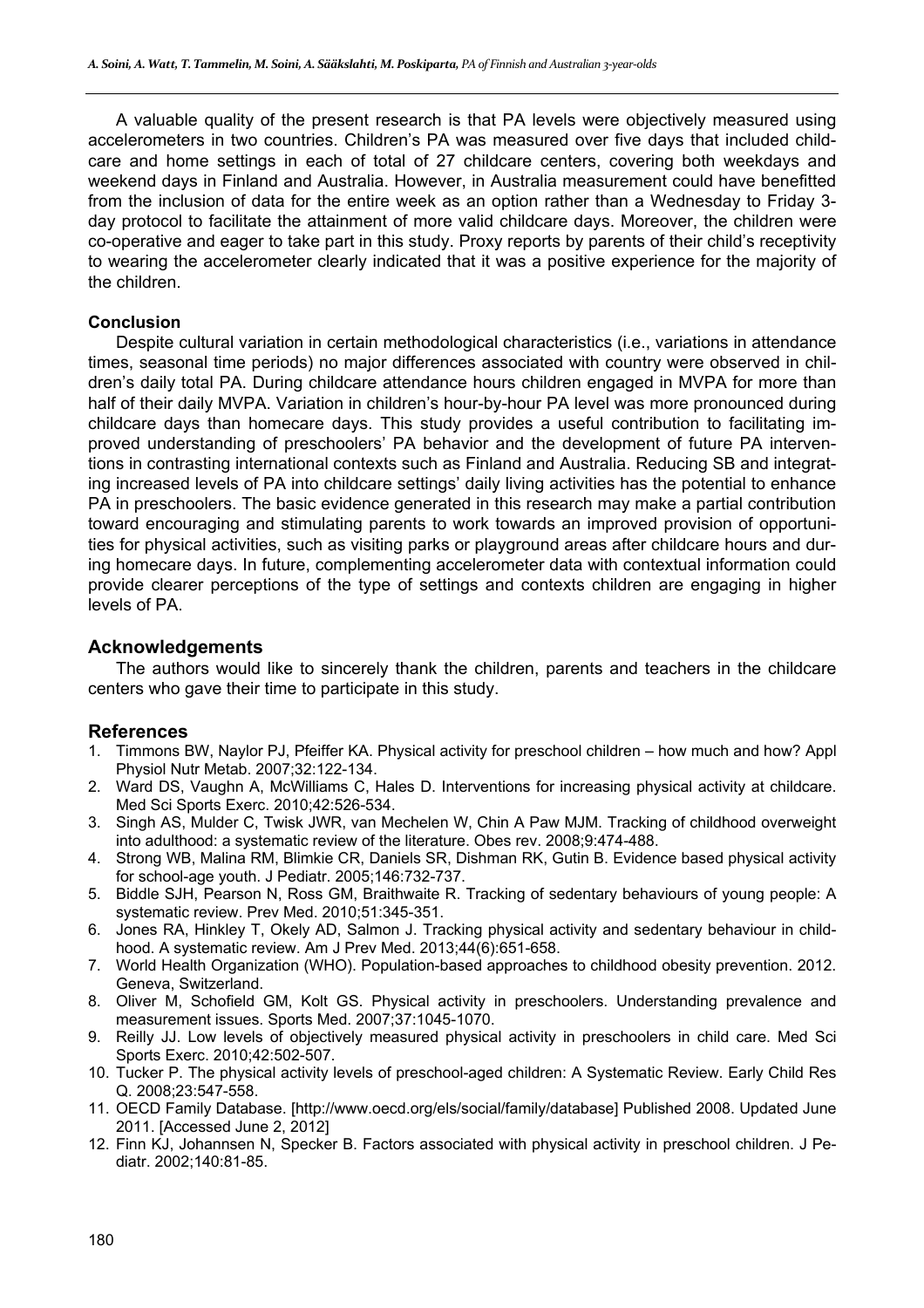- 13. Pate RR, McIver K, Dowda M, Brown WH, Addy C. Directly observed physical activity levels in preschool children. J Sch Health. 2008;78(8):438-444.
- 14. Ward DS. Physical activity in young children: The role of child care. Med Sci Sports Exerc. 2010;42:499- 501.
- 15. Hinkley T, Crawford D, Salmon J, Okely AD, Hesketh K. Preschool children and physical activity. Am J Prev Med. 2008;34:435-441.
- 16. Raustorp A, Pagels P, Boldemann C, Cosco N, Söderström M, Mårtensson F. Accelerometer measured level of physical activity indoors and outdoors during preschool time in Sweden and the United States. J Phys Act. 2012;9:801-808.
- 17. Cliff DP, Reilly JJ, Okely AD. Methodological considerations in using accelerometers to assess habitual physical activity in children aged 0-5 years. J Med Sci Sports. 2009;12:557-567.
- 18. Pate RR, O´Neill JR, Mitchell J. Measurement of physical activity in preschool children. Med Sci Sports Exerc. 2010;42:508-512.
- 19. Bornstein DB, Beets MW, Byun W, McIver K. Accelerometer-derived physical activity levels of preschoolers: A meta-analysis. J Sci Med Sport. 2011;14:504-511.
- 20. Van Cauwenberghe E, Labarque V, Trost S, De Bourdeaudhuij I, Cardon G. Calibration and comparison of accelerometer cut points in preschool children. Int J Pediatr Obes. 2011;6:e582-e589.
- 21. Van Cauwenberghe E, Jones R, Hinkley T, Crawford D, Okely AD. Patterns of physical activity and sedentary behavior in preschool children. Int J Behav Nutr Phys Act. 2012;9:138. Available from: [http://www.ijbnpa.org/content/9/1/138] [Accessed November 20, 2013]
- 22. Verbestel V, Van Cauwenberghe E, De Coen V, Maes L, De Bourdeaudhuij I, Cardon G. Within- and between-day variability of objectively measured physical activity in pre-schoolers. Pediatr Exerc Sci. 2011;23:366-378.
- 23. Pate RR, Almeida AJ, McIver KL, Pfeiffer KA, Dowda M. Validation and calibration of an accelerometer in preschool children. Obesity. 2006;14(11):2000-6.
- 24. Australian Government, Department of Health and Ageing. Physical activity recommendations for children 0–5 years. [http://www.health.gov.au/internet/main/publishing.nsf/content/health-pubhlth-strategphys-act-guidelines#rec\_0\_5] Published 2010. [Accessed August 28, 2012]
- 25. Canadian Society for Exercise Physiology. Canadian physical activity guidelines and Canadian sedentary behavior guidelines. [http://www.csep.ca/CMFiles/Guidelines/CSEP-InfoSheets-early-years-ENG.pdf] Published 2012. [Accessed August 28, 2012]
- 26. Department of Health. UK physical activity quidelines. [http://www.dh.gov.uk/en/Publicationsandstatistics/Publications/PublicationsPolicyAndGuidance/DH\_127 931] Published July 2011. [Accessed August 28, 2012]
- 27. Institute of Medicine (IOM). Early childhood obesity prevention: policies goals, recommendations, and potential actions. [http://www.iom.edu/Reports/2011/Early-Childhood-Obesity-Prevention-Policies/Recommendations.aspx] Published June 2011. [Accessed September 4, 2012]
- 28. Recommendations for Physical Activity in Early Childhood Education (2005). Handbooks of the Ministry of Social Affairs and Health 2005:17.
- 29. World Health Organization (WHO). Global recommendations on physical activity for health. 2010. Geneva. Switzerland.
- 30. Janssen X, Cliff DP, Reilly JJ et al. Predictive validity and classification accuracy of ActiGraph energy expenditure equations and cut-points in young children. Plos One. 2013;8(11):e79124. doi: 10.1371/journal.pone.0079124.
- 31. National Institute for Health and Welfare. Statistical report. [http://www.thl.fi/fi\_FI/web/fi/tilastot/aiheittain/lasten\_sosiaalipalvelut/paivahoito] Published 2012. [Accessed June 13, 2013]
- 32. Weather Underground. Weather History & Data Archive available at: [www.wunderground.com/history] [Accessed May 30, 2013]
- 33. Cardon G, De Bourdeaudhuij I. Are preschool children active enough? Objectively measured physical activity levels. Res Q Exerc Sport. 2008;79:326-332.
- 34. Fisher A, Reilly JJ, Montgomery C et al. Seasonality in physical activity and sedentary behavior in young children. Pediatr Exerc Sci. 2005;17:31-40.
- 35. Jackson DM, Reilly JJ, Kelly LA, Montgomery C, Grant S, Paton JY. Objectively measured physical activity in a representative sample of 3- to 4-year-old children. Obes Res. 2003;11:420-425.
- 36. Reilly JJ, Jackson DM, Montgomery C, et al. Total energy expenditure and physical activity in young Scottish children: mixed longitudinal study. Lancet. 2004;9494:211-212.
- 37. Pate RR, Pfeiffer KA, Trost SG, Ziegler P, Dowda M. Physical activity among children attending preschools. Pediatrics. 2004;114:1258-1263.